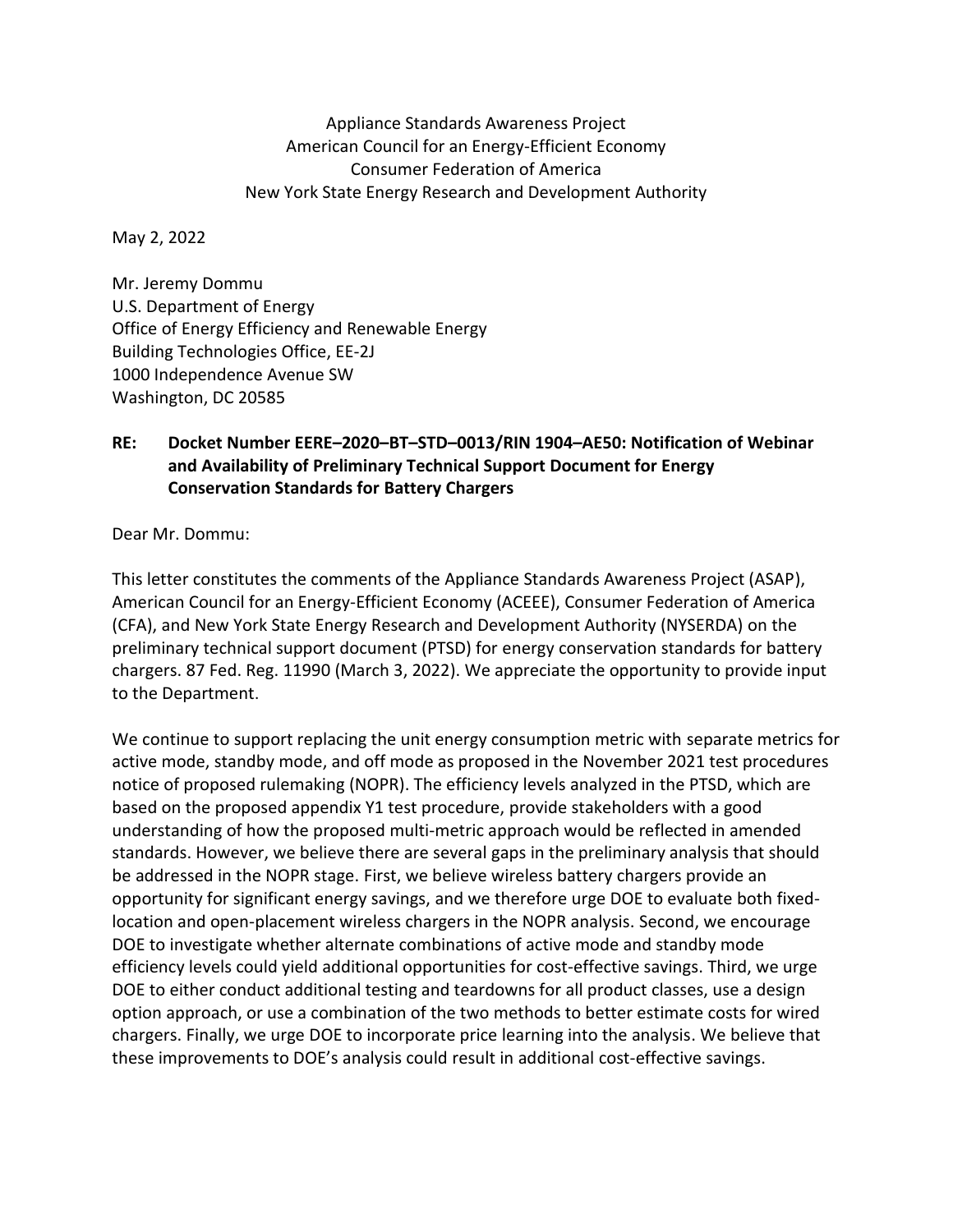**We urge DOE to evaluate potential standards for wireless chargers.** At the April 2022 public meeting, DOE noted that the Department did not evaluate the energy performance of wireless chargers as part of the preliminary analysis but is considering analyzing them in the NOPR stage.<sup>1</sup> As we explained in our comments on the September 2020 request for information, setting efficiency standards for wireless chargers is essential because wireless chargers are significantly less efficient than wired chargers.<sup>2</sup> We believe that standards for wireless battery chargers could achieve significant energy savings, and we therefore strongly support DOE evaluating both fixed-location and open-placement wireless chargers in the NOPR stage analysis.

**We encourage DOE to consider evaluating various combinations of standby and active mode efficiency levels to explore the potential for additional cost-effective savings.** For the preliminary analysis, DOE analyzed CSLs that involve reducing both active mode and standby mode energy at each higher efficiency level. We encourage DOE to evaluate whether there may be opportunities for cost-effective savings based on different combinations of standby and active mode efficiency levels. Specifically, instead of increasing both active mode and standby mode efficiency together at each subsequent CSL, DOE could consider uncoupling active mode and standby mode efficiencies so that alternate combinations could be analyzed.

**We urge DOE to expand the engineering analysis for all product classes analyzed.** For the preliminary analysis, DOE selected units from the low-energy battery chargers product class for product testing and teardowns. However, DOE notes in the PTSD that only four units, representing CSL 0 and CSL 3 at two battery energy levels, were used to estimate costs at other CSL and battery energy combinations.<sup>3</sup> These units were also then used to estimate costs for the medium-energy and high-energy product classes. We are concerned about the accuracy of using just four units covering only CSL 0 and CSL 3 from one product class to estimate costs for all wired chargers. Additional product testing and teardowns on representative units in each product class would likely provide DOE with more accurate cost estimates. DOE could also model the design options required at each CSL and battery energy combination and estimate the costs associated with those design options. We urge DOE to either conduct additional testing and teardowns for all product classes, use a design option approach for estimating costs, or use a combination of these two methods to better estimate costs for all wired chargers.

**We urge DOE to investigate how the analysis could reflect price learning associated with battery chargers.** At this stage of the analysis, DOE did not address price learning. Without price learning incorporated into the analysis, we are concerned that DOE's analysis will result in overestimating the cost to achieve higher efficiency levels over the analysis period. Since improved semiconductors are a key technology option for reaching higher efficiency levels, we

<sup>1</sup> https://www.regulations.gov/document/EERE-2020-BT-STD-0013-0014.

<sup>2</sup> https://www.regulations.gov/comment/EERE-2020-BT-STD-0013-0005.

<sup>3</sup> https://www.regulations.gov/document/EERE-2020-BT-STD-0013-0009. p. 5-17.